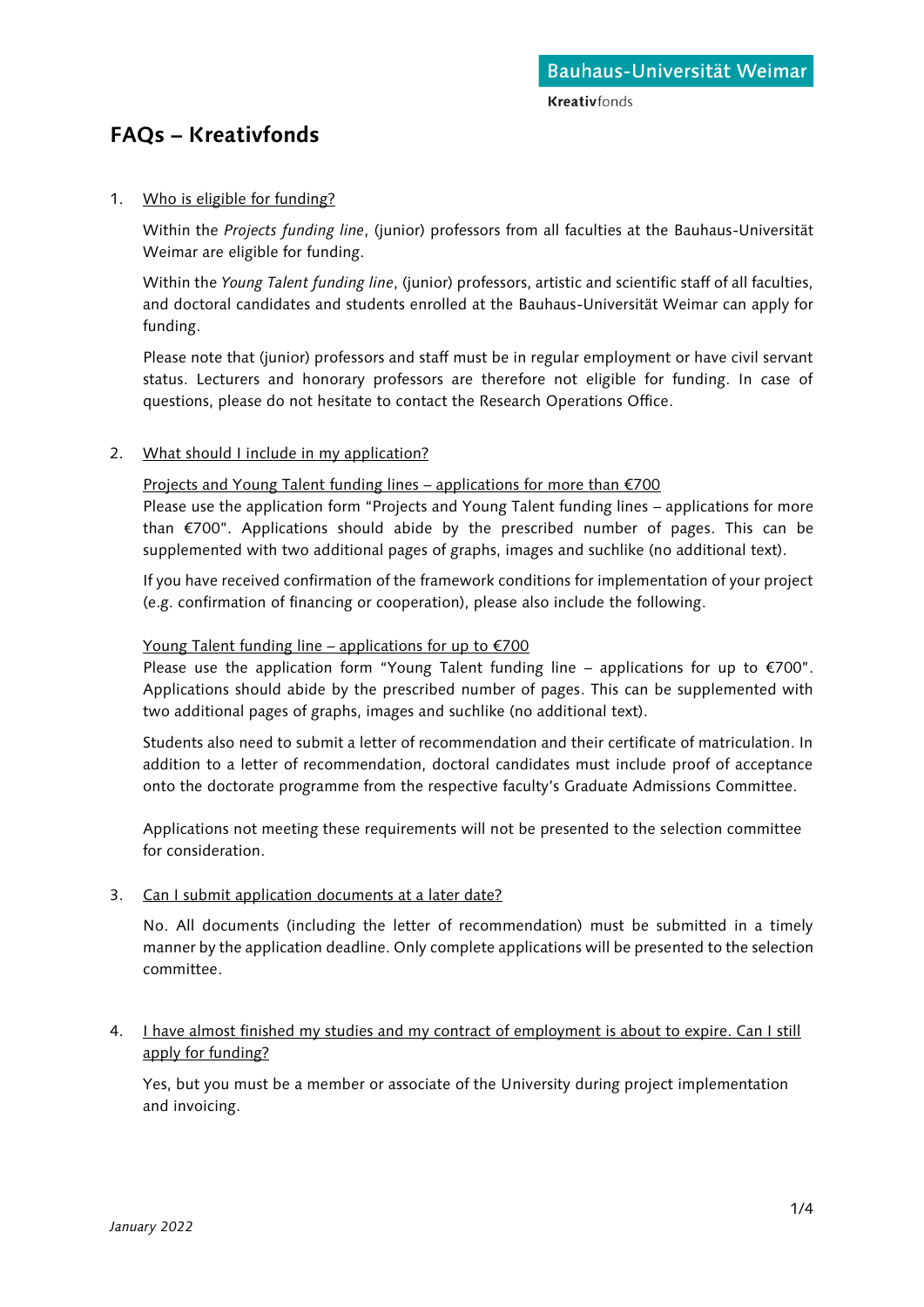# 5. When can I apply for funding?

Please see the funding website for details of the application deadlines. These dates are binding. Exceptions cannot be made for projects conceived at short notice.

# 6. Who decides on funding?

An interdisciplinary selection committee decides who will receive funding (see point 5 of the funding guidelines). The Projects & Research Committee is responsible for deciding on applications for funding of up to €700 during its regular meetings.

# 7. How much money is available in the Kreativfonds every year?

Kreativfonds is funded from the University budget. The Senate determines the total amount available every year. Funding is then allocated subject to the availability of funds. If all funds have already been allocated over the course of the calendar year, a notice will be published on the Kreativfonds website that applications are no longer being accepted.

# 8. Do I need a letter of recommendation?

Students and doctoral candidates must enclose a letter of recommendation with their application.

#### 9. Who can provide a letter of recommendation and what else do I need to bear in mind?

(Junior) professors and academic staff from all faculties are able to provide recommendations. However, they may only recommend a maximum of one project for funding through the Kreativfonds per application round or deadline.

Please use the form "Letter of Recommendation - Kreativfonds".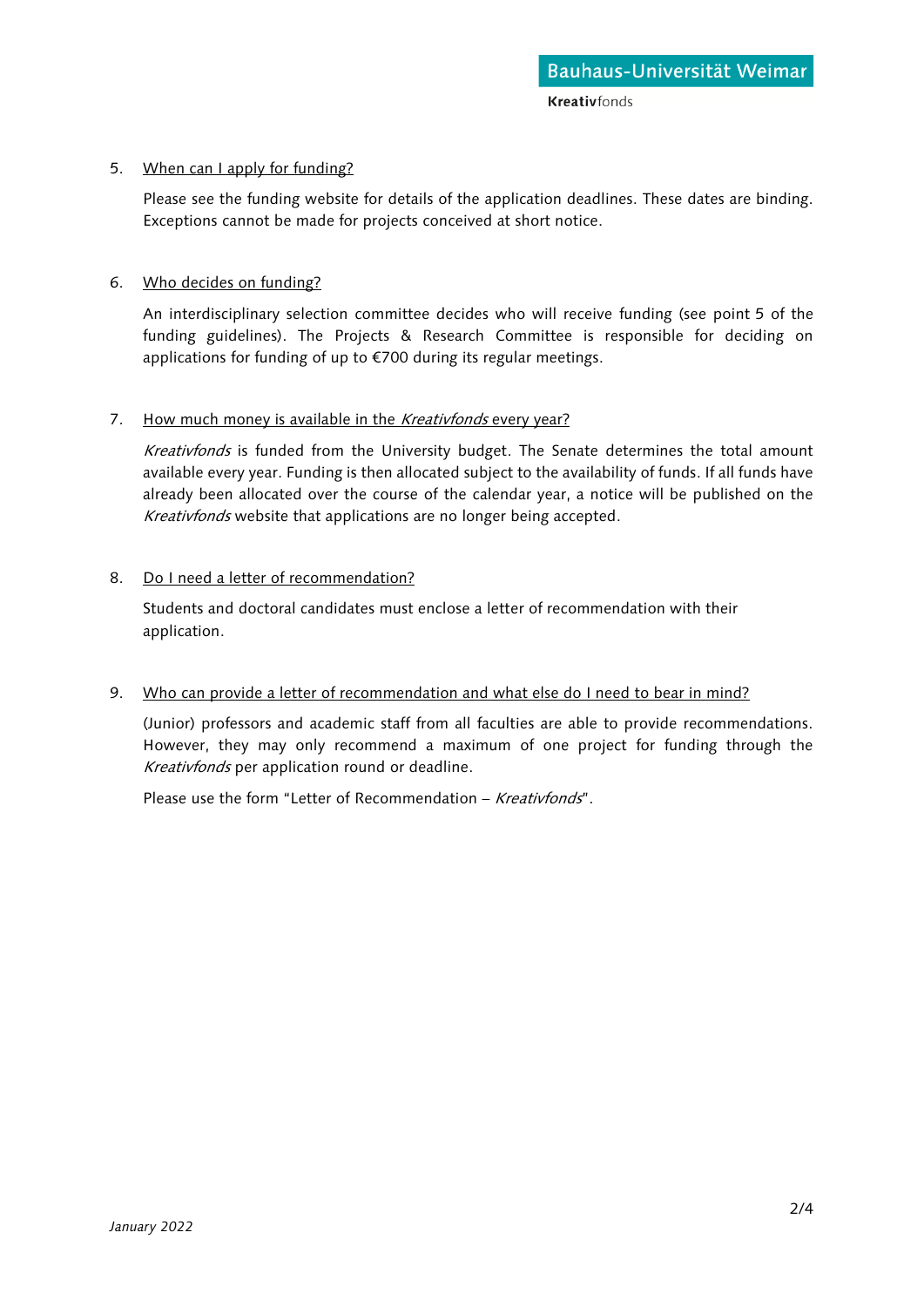**Kreativfonds** 

#### Notes on the application

#### 10. Summary

Provide an outline of your project. Be aware that if you are granted funding for your project, this summary may be published on the Kreativfonds website.

#### 11. Aims and approach

Explain the project goals and how you wish to go about achieving these. Describe your artistic approach, for example, and which materials you wish to use and how.

#### 12. Innovative content and relevance

Describe the innovative features and relevance of your project. Do you address a topic of particular social relevance, for instance?

#### 13. Presentation: form/location/time

Explain the context in which the project will be presented and made accessible to the public. Detail whether permanent, long-term presentation of the project outcomes is desired (e.g. submission of a film to a festival, preparation of a catalogue, etc.).

#### 14. Time and project schedule

The time and project schedule should provide an overview of the planned work steps and time planning.

#### *Example - short film*

Calendar weeks 30–33: script finalisation, actor casting Calendar weeks 34–35: filming in Weimar (calendar week 34) and Erfurt (calendar week 35) Calendar weeks 36–42: cut (rough cut by CW 38; fine cut by CW 42) Calendar week 45: premiere (query sent to the Lichthaus Kino)

Recommendation: Choose a date for your project start that is at least four weeks after the committee meeting.

#### 15. Expenses and financing plan

You are able to request funding for project-related expenses. See point 4 of the funding guidelines for details of the types of expense that cannot be covered.

Please indicate in your expenses and financing plan what costs you expect to arise and how you plan to finance these.

Note: Expenses prior to authorisation cannot be refunded retroactively.